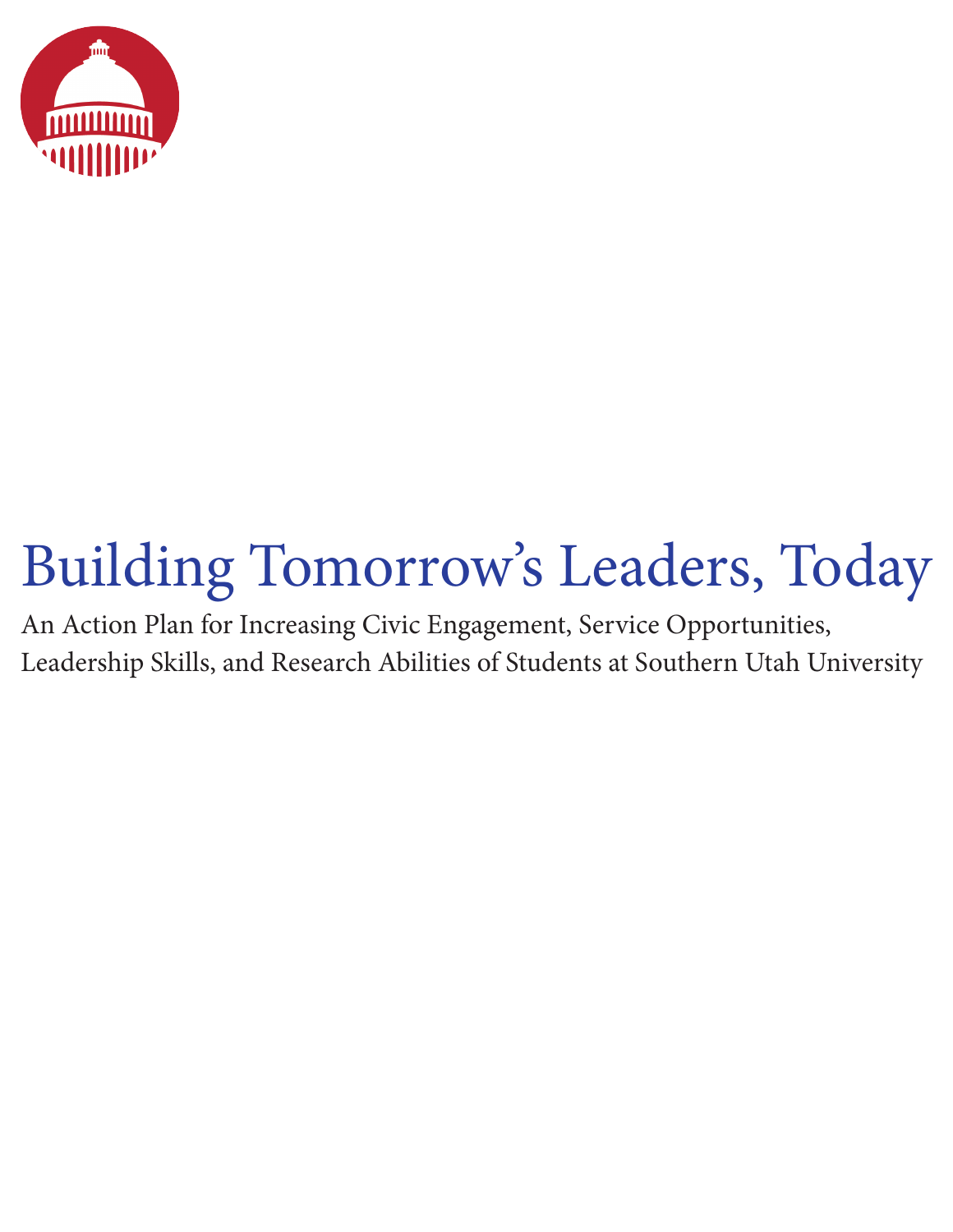### About the Michael O. Leavitt Center for Politics & Public Service

The Leavitt Center was founded on November 16, 1998, on the campus of Southern Utah University (SUU) in Cedar City, Utah. The founder, professor Craig Jones, was a political science professor who envisioned the center as a place for students to become involved, active citizens.

The center was founded on four pillars: leadership, citizenship, research, and service. Leadership was intended to broaden a student's career and professional opportunities by providing internship and leadership experiences. Citizenship was designed to increase political participation by promoting citizenship awareness. Service was used to support civic service and volunteerism by providing opportunities for humanitarian service. Finally, research allowed students to explore public policy issues and begin to understand the world of politics.

Leadership for the center has always been comprised of students. There are currently three members of the Leadership Team, ten Executive Council members, and twenty Fellows. The Leadership Team consists of a Student Director, Internship Coordinator, and Director - the only staff member on the team. Executive Council members assist in planning events, fulfilling office hours, and moderating Pizza & Politics. Fellows work with Executive Council members in committees, helping with planning and execution of events. All branches of the center are overseen by the Board of Advisors, a group of eighteen working professionals in law, lobbying, higher education, and more.

The Leavitt Center aims to provide an open environment for all students on SUU's campus, as well as all community members, no matter political affiliation. As a nonpartisan center, the students, Director, and Board of Advisors work to maintain the legacy of the center, all while providing a copious amount of opportunities for all who seek out a chance to become involved.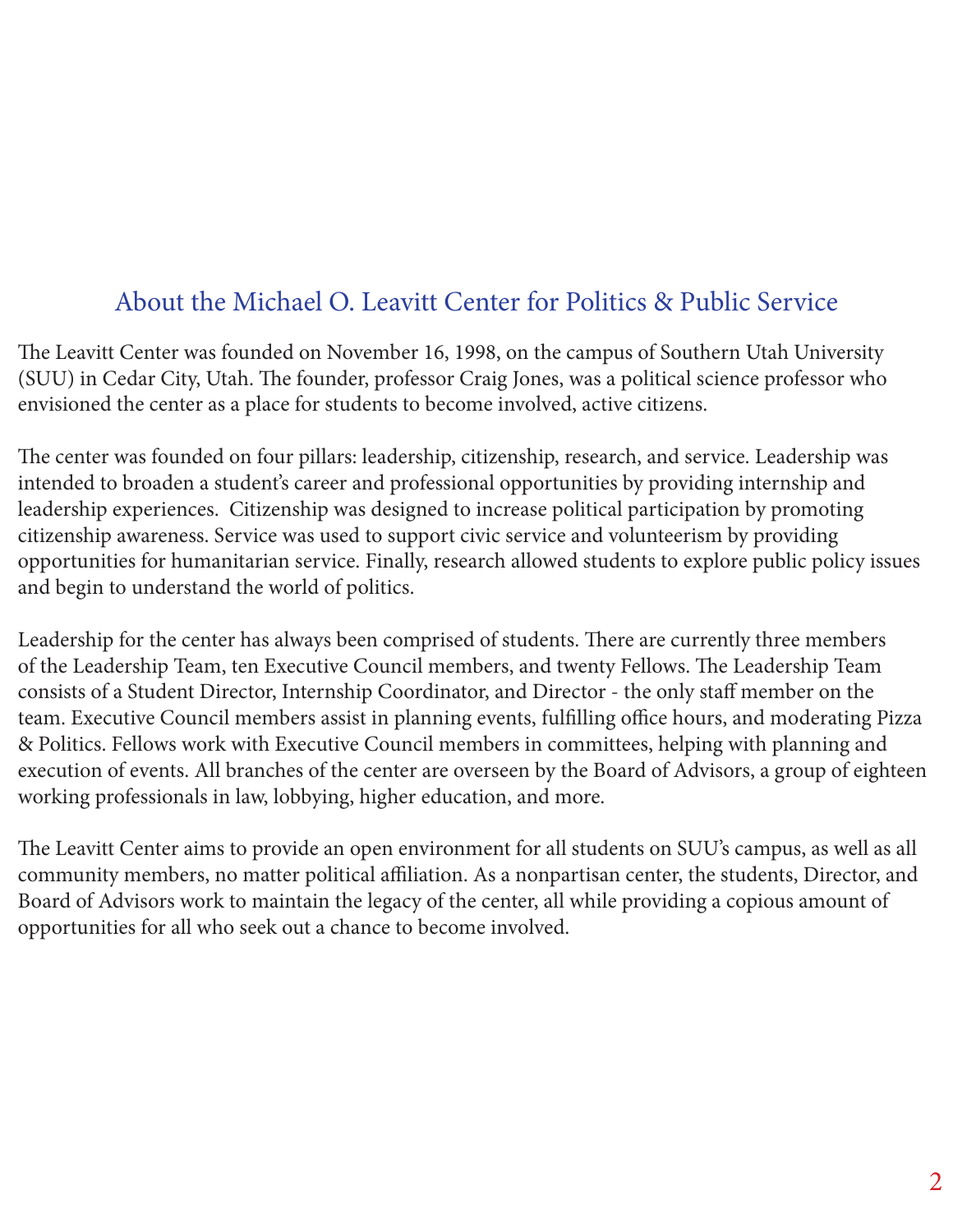## Table of Contents

| About the Leavitt Center | $\overline{2}$ |
|--------------------------|----------------|
| <b>Execitove Summary</b> | $\overline{4}$ |
| Leadership               | 5              |
| Commitment               | 7              |
| Landscape                | 8              |
| Goals                    | 10             |
| Strategy                 | 11             |
| Reporting                | 13             |
| Evaluation               | 14             |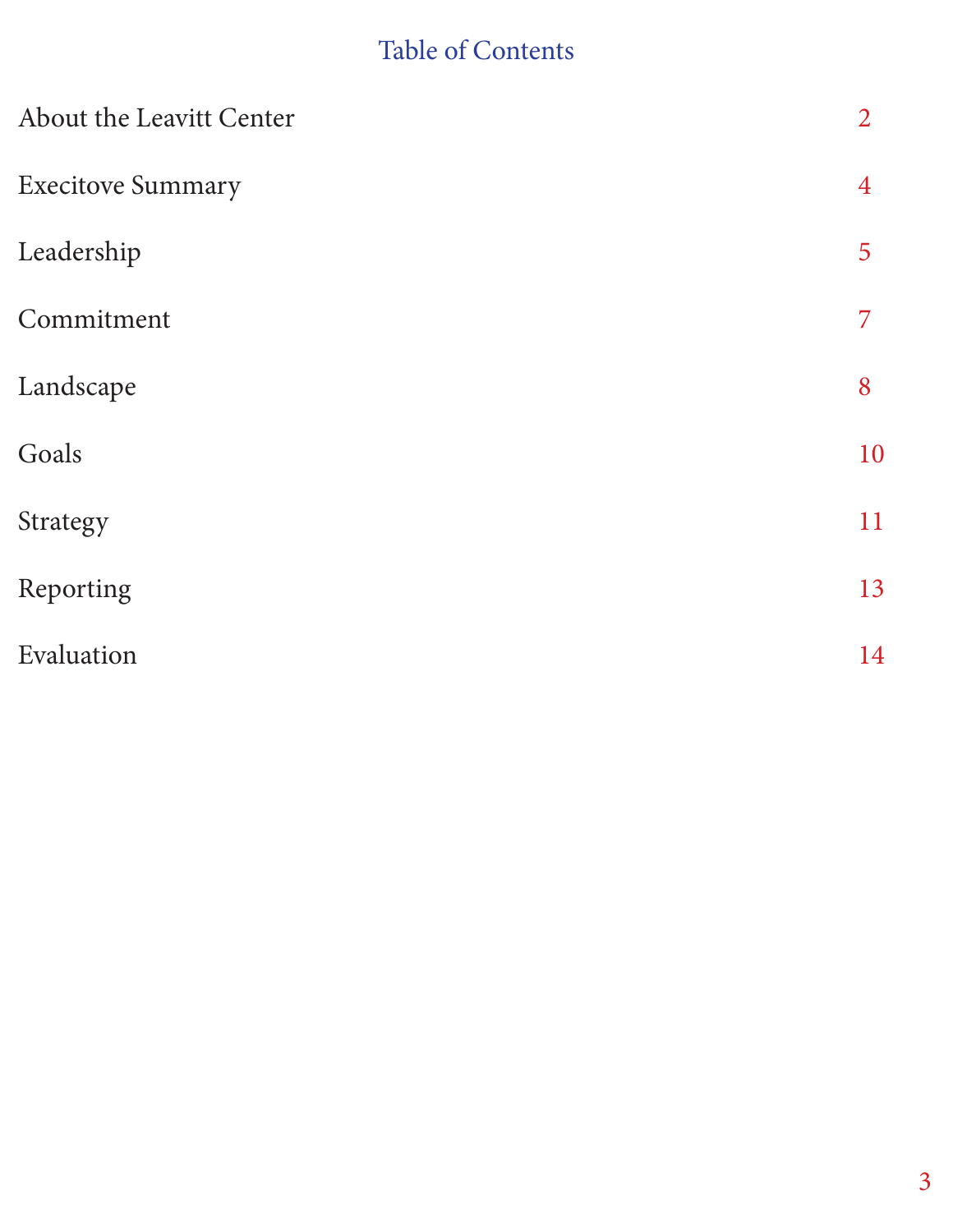#### Executive Summary

This action plan was created by the student leaders in the Michael O. Leavitt Center for Politics and Public Service. Students involved include the Student Director, Internship Coordinator, Executive Council, and Fellows. Each student planned and executed events, research, service projects, and voter registration. They all gave input and helped form the structure of the action plan.

The goal of the action plan is to define how to increase civic engagement in both the campus and local community. SUU had a 49.7% voting rate among students in the 2016 election. That number was up 1.1% from 2012. The campus was below average in voting rate for all institutions. Through this action plan, the Leavitt Center hopes to increase voter turnout rates and see the campus rise above the national average.

The plan will be implemented through the Leavitt Center at SUU. The campus is located in Cedar City, Utah, a small town in the southern part of the state. The Leavitt Center is a nonpartisan political center that seeks to increase civic engagement. It is located within the Student Center, giving it access to a high number of foot traffic each day.

Work done for this action plan was developed because of the passion and drive that students possess within the center. SUU became a Voter Friendly Campus after the 2016 election and the Leavitt Center was the driving force behind the initiative. The center wants to build off of the work done in previous years, engaging more students with politics and increasing the voter turnout rate.

The action plan starts at the beginning of the 2018 fall semester and ends in the 2019 spring semester. The plan is flexible enough to start in at any time and finish approximately eight months later. The reasoning behind the fall to spring plan is to work with the school calendar. Students that start in the fall at SUU are likely to return in the spring, giving the Leavitt Center a base of people to keep civically engaged throughout their time at school.

The plan will be implemented through events, service projects, voter registration initiatives, discussions, panels, and more. All work will be planned and executed by student leaders in the Leavitt Center. Initiatives will be for both the campus and local community, engaging everyone from freshmen in college to retirees in Iron County. Through the hard work and dedication of students in the center, SUU will see an increase in voter engagement and an overall civically minded community.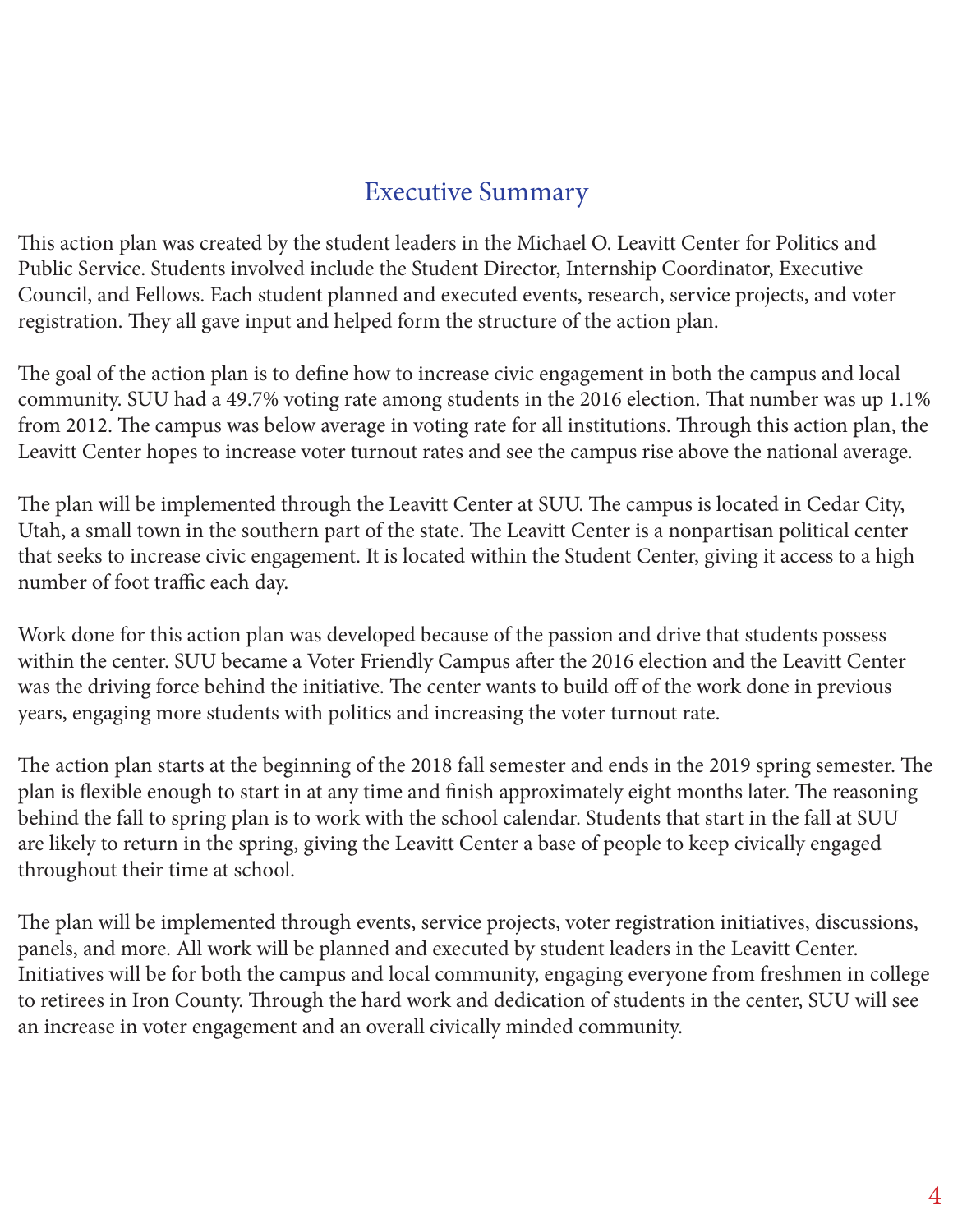### Leadership

The work to increase civic learning and democratic engagement at SUU will be spear-headed by the Michael O. Leavitt Center for Politics and Public Service. The center is dedicated to increasing student awareness on their civic responsibilities. The Leavitt Center is the host of the action plan and the expert in the field of politics on campus.

Of the Leavitt Center, the Leadership Team is in charge of making decisions and leading everyone involved. The Leadership Team is comprised of the Marketing Director, Internship Coordinator, Student Director, and Director, who is the only staff member involved. Of the student leadership positions, the Student Director is in charge of making the finals decisions. The person in that position is the voice of the center and ensures that what is plan, gets accomplished.

The Leavitt Center provides an important service on SUU's campus as an interdisciplinary hub for leadership opportunities, experiential learning, civic engagement, humanitarian service, and public policy research. This nonpartisan center works to disseminate political information and spark debate about the ever-changing world of politics and the issues that have an impact on the people of Utah and the nation.

Members of the center are chosen via an application and interview process. First, the Director chooses the Leadership Team. Then those members open applications and conduct interviews for both the Executive Council and Fellows. Students who apply designate their choice of either the Executive Council, Fellows, or both. There are ten spots for Executive Council and twenty spots for Fellows. Once the team is decided, all other applicants are placed on a waiting list.

Responsibilities of those in the Leavitt Center include events, service projects, political 'Did You Know', Pizza & Politics, and more. Each week the center hosts at least one event. These events have covered topics from majoring in political science to differentiating credible sources from fake news. Service projects are typically monthly and benefit SUU and the community. Political DYK is a chance for students to research and work with a graphic designer to create posters for students to read. These posters cover topics from impeachment to local government, helping to disseminate political information to all who pass the center. Finally, the bread and butter of the Leavitt Center, is Pizza & Politics. These weekly discussions give students a chance to comment on the latest political topics. Conversations cover everything from the War on Drugs to Climate Change.

The Leavitt Center always strives to include and impact as many people as possible. The number one way students are inclusive of different campus and community stakeholders is by partnering with events. Over the past year, the center has partnered the most with the Center for Diversity and Inclusion and the Veteran Afffairs office. By partnering with campus entities, the center is able to impact more people and have political discussions that affect a diverse crowd. Partnerships with community members allow for the center to impact Cedar City and Iron County residents. Coming up in January, the center is hosting the swearing-in ceremony for Cedar Highlands, a new town located outside of Cedar City. Other partnerships include internships in city offices, the 5th District Court, the Children's Justice Center, and having board members who are active in their communities.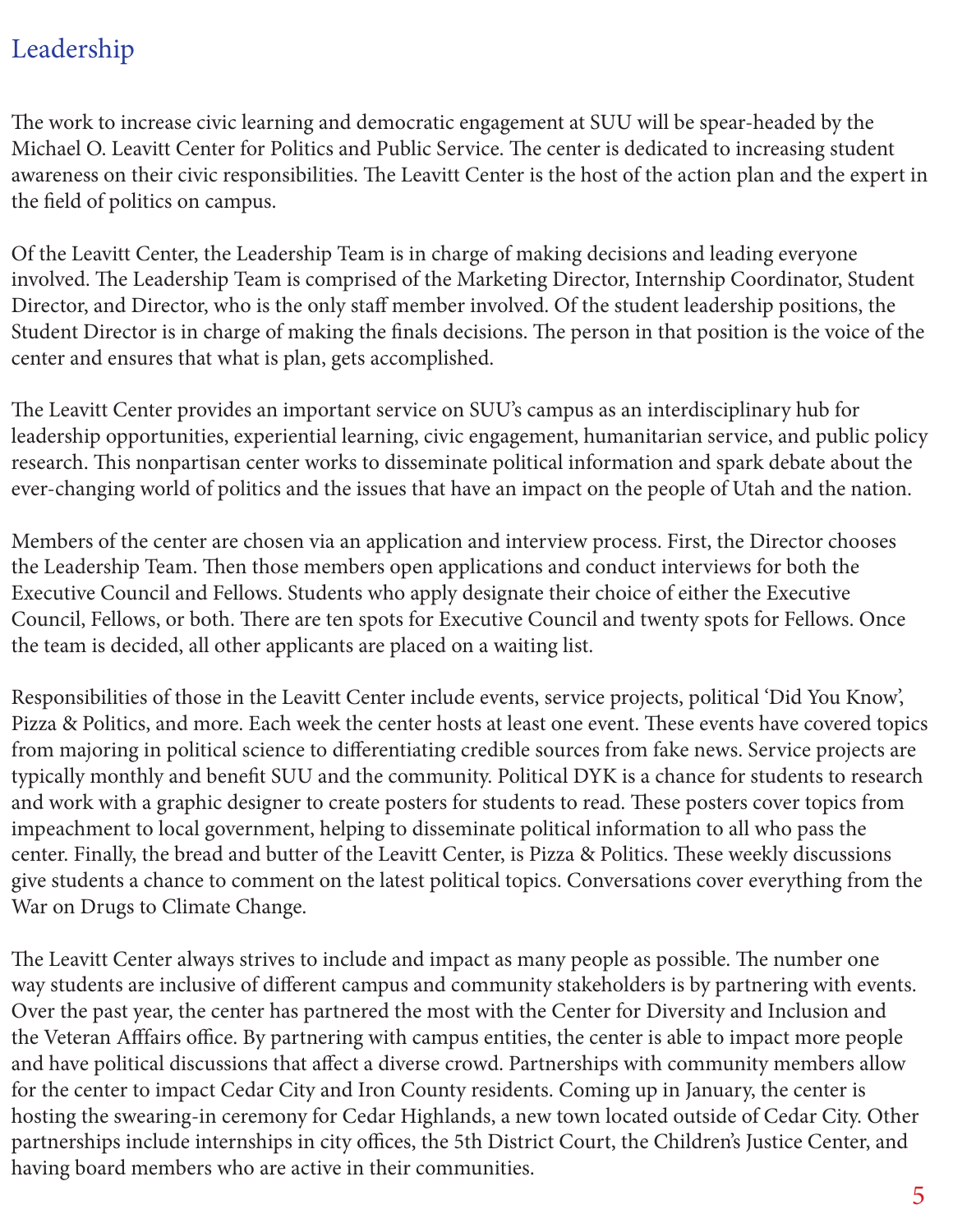### Leadership

Academic departments that work closely with the Leavitt Center include the Political Science and Criminal Justice department, the School of Business, and the office of Student Affairs. The center provides internships, many of which are filled by students from the School of Business and the Political Science and Criminal Justice department. The office for Student Affairs works to get students to events, assists with funding, and ensures that the center is a welcoming environment for all.

A large amount of administrators on campus are involved with the center. The Vice President of Student Affairs and the Dean of Students help to guide students to the center if they wish to get involved. The President of SUU and the Vice President of Advancement are both on the Board of Advisors. Their involvement ranges from funding to internship opportunities. The Vice President of Alumni Relations teaches students how to plan events, which helps to better prepare for Leavitt Center events. Other administrators on campus play a role in getting political speakers, finding funding, guiding students to the center, and more.

All Leavitt Center events are open to SUU students are free to attend. Student organizations that the center often partners with include: the Center for Diversity and Inclusion (Black Student Union, Native American Student Association, Arabic Club, Latino Student Alliance, Polynesian Club, and Pride and Equality Club) , Presidential Ambassadors, Veteran Affairs, SUU Student Association, International Affairs, Care and Support Team, Legal Scholars, Student Programming Board, and First Year Experience.

Community organizations that work with the Leavitt Center typically house interns. In Cedar City, the center works with the 5th District Court, Children's Justice Court, Mayor's office, City Manager, Frontier Homestead State Park, and others based off of student interest. On the state level, interns are sent to the Capitol during the legislative session. Students have also had opportunities to intern with the Sutherland Institute. Interns sent to Washington, D.C. work in congressional offices for Utah's senators and congressmen.

For voter registration and questions, the Leavitt Center works closely with the Iron County Clerk. Each semester the Executive Council is trained on how to register voters, sign up for absentee ballots, and answer frequently asked questions. The relationship built with the County Clerk allows for the office work to be done more efficiently and the Leavitt Center students to learn more about the civic process.

The Executive Council and Leadership Team meet every Tuesday at Noon. This ensures that everyone can be on the same page with events, topics can be discussed, and the team can bond and work better together. The committees, comprised of an Executive Council member and two Fellows, stay in touch every week but meet when it is time to prepare for their event and other responsibilities. Interns stay in contact with the Internship Coordinator, the marketing team meets weekly, and the center communicates effectively with all involved.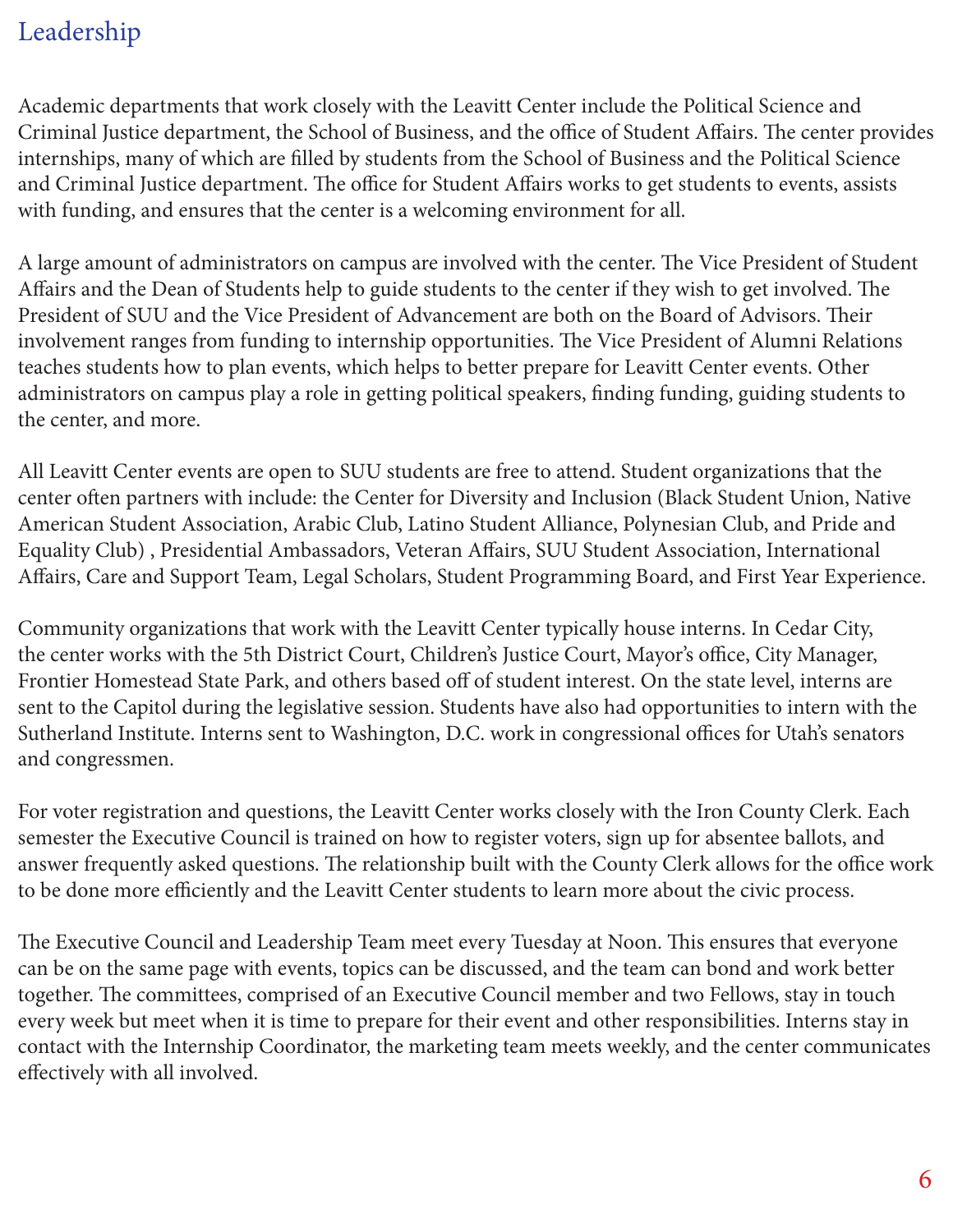#### Commitment

The leadership of SUU has mission to engage students in experiential education, leading to personal growth, civic responsibility, and professional excellence. The core themes of the university are explore, engage, and excel. Leadership is committed to supporting student learning outside of the classroom, help all understand and appreciate varied perspectives and ideas, and to involve students in practices that lead to higher participation rates in community service and democratic processes throughout their lives.

The commitment to civic engagement and general political involvement is stated in the university's mission, as well as in its plan to fulfill said mission. The mission and vision are communicated throughout the university, from faculty and staff to students and visitors. Those involved with the university in any way know the goals of leadership and understand their daily work is geared towards accomplishing the goals.

SUU's commitment to excellence is communicated outside of the university through marketing efforts and word of mouth. The marketing efforts that come from SUU's Marketing Communication office range from billboards and large advertisements in bustling cities to tailored videos sent to a person's email. Those involved with the school, whether talking to donors, potential students, or anyone asking about the university, echo the words of the mission and vision and acknowledge the work done by leadership. The community of Cedar City is familiar with the goals of SUU and work to combine the city's goals with the school's in order to accomplish more.

Educating for civic learning and democratic engagement is part of the system of SUU. It is ongoing, consistent, systematic, and sustainable across all programs. By having the goal of increasing civic engagement in all students, each faculty and staff member take that and apply it to their classrooms. Students have seen first hand the importance of civic engagement, through field trips, professional presentations, or classwork assigned by professors in all fields. The insitution is dedicated to the betterment of students, inside and outside of the classroom.

From the Provost's office, who is over academics for the school, are the goals of academic quality, institutional accreditation and accountability, and a positive learning environment. Through the Provost's office, all cirriculum planning must be chekced. This check ensures the inclusion of civic learning and democratic engagement as part of the curriculum.

The campus of SUU is more than committed to increasing civic engagement for its all members of the campus community. Students have a chance to learn about their civic duties both inside and outside of the classroom. From top leadership down, the university has goals to have students involved during their college years and beyond, as their involvement and work is what shapes the future.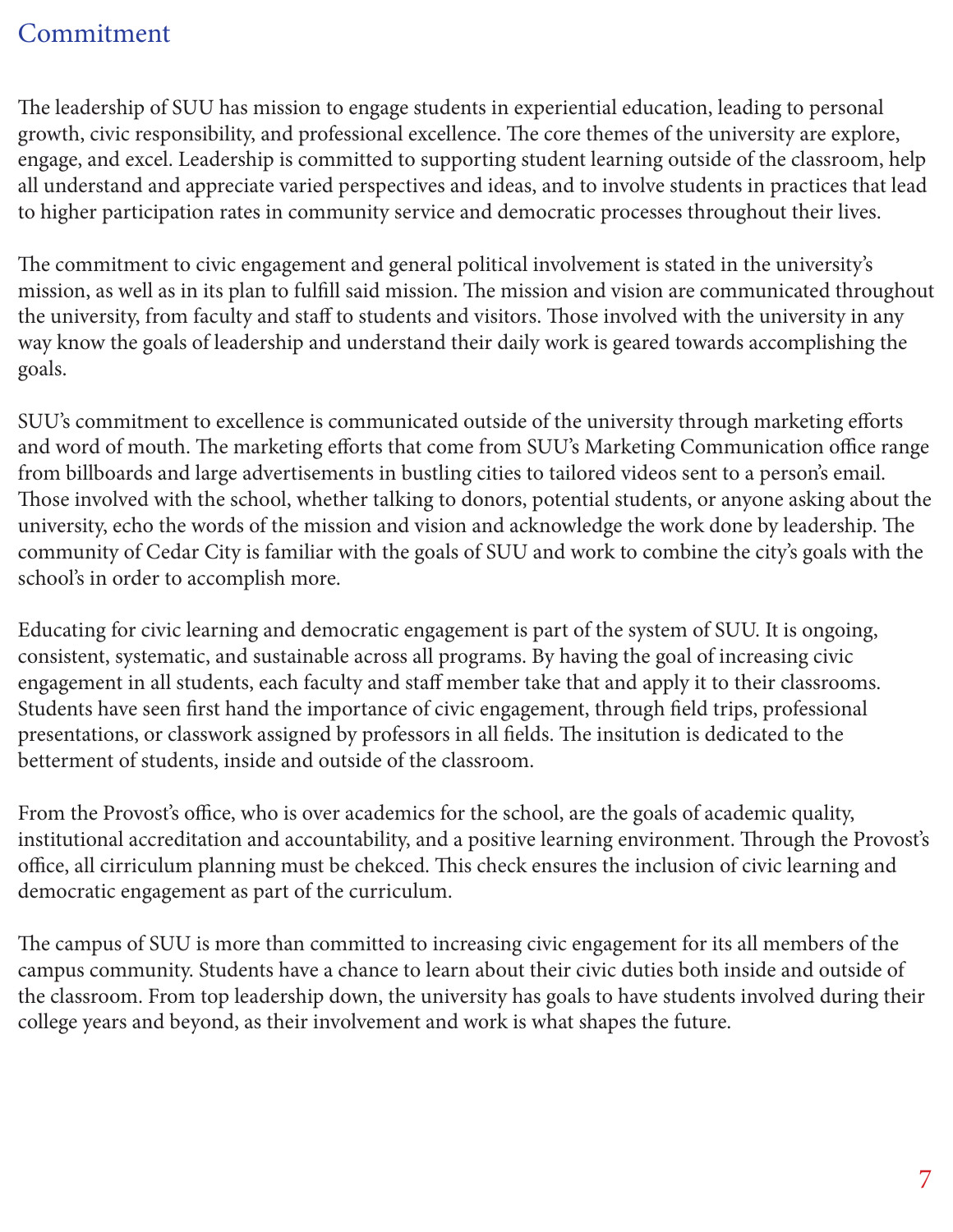### Landscape

Essential learning outcomes for SUU are: civic engagement, communicaiton, creative thinking, critical thinking, digital literacy, ethical reasoning, information literacy, inquiry and analysis, intercultural knowledge and competence, integrative learning, knowledge of human cultures and the physical and natural world, lifelong learning, problem solving, quantitative literacy, and teamwork.

SUU received data from the National Study of Learning, Voting, and Engagement (NSLVE), which offers colleges and universities an opportunity to learn their student registration and voting rates. The feedback given allowed for the leadership in the Leavitt Center to begin to understand the campus climate for political learning and engagement.

The report offered a baseline measurement of student' engagement in democracy in 2012 and 2016. The numbers were compared to other institutions as well. SUU saw a 49.7% voting rate among its students in the 2016 election. This number was up 1.1% from 2012. The 2016 voting rate for all institutions was 50.4%.

The registration rate from 2012 to 2016 decreased to 70.6%, down 5.8%. The voting rate of registered students, however, increased to 70.4%, up 6.8%. Most students voted by mail, most likely because Iron County became a vote by mail county between the 2012 and 2016 elections. Also because most students receive an absentee ballot to vote in their home towns.

Breaking down the voters by age group, each group saw an increase in voters from 2012 to 2016, except for the 40-49 age group. The highest percentage of voters came from the 50+ group with 83.7% of students voting. More part-time students voted than full-time, with 62.8% showing up to polls over 37.4%. Women voted more than men, and top areas of study for voting were Public Administration and Social Services, History, Education, and the Humanities.

The data provided by NSLVE offered many insights for the Leavitt Center to use in future planning. The first was that the younger population needs to increase its voter turnout. With this information, the center gears most events towards traditional college students, trying to increase awareness and civic engagement. The next insight that greatly affected the work of the center was the limited turnout of voters in areas not in SUU's College of Humanities and Social Sciences. Though civic engagement is part of many areas of the school, such as the mission and learning outcomes, it is clear that not all areas are stressing its importance. Though the Leavitt Center and many humanities departments have civic learning and democratic engagement as a main focus, it can become more of a focus in areas such as science and engineering.

Internal barriers are few and far between at SUU. However, struggles that the center often faces are due to external barriers, mainly the political climate in the United States. Cedar City is a rural, conservative community that does not offer diverse political opportunities. The center works with many students who seek internships and other leadership opportunities, but who do not want to constantly work with a group whose political agenda differs from their own.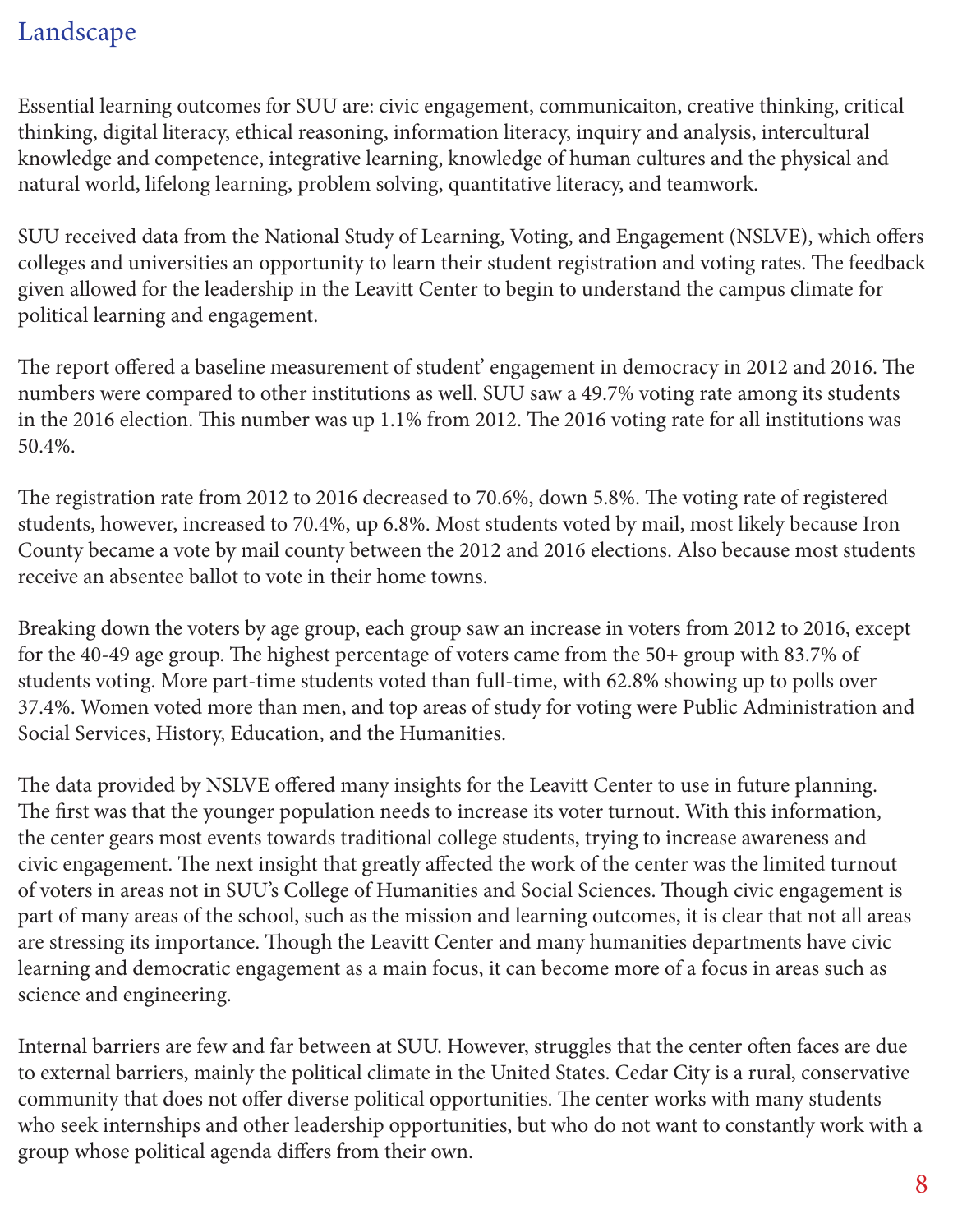#### Landscape

Though there are some external barriers, there are also many opportunities for students to succeed. The school has many resources available to help increase civic engagement and democratic practices. The main resource for students is the Leavitt Center. Through school funding, student fees, and private donors, the center finds funding to pay student leadership, interns, student workers, and events that serve the campus and local communities. Other resources on campus include clubs and organizations, such as the Young Democrats and Young Republicans clubs that encourage students to become politically involved.

Ideally, additional resources that would help the university with civic engagement goals would be to have a more inclusive environment in Cedar City. Students who are not conversative are surrounded; from Cedar City to Salt Lake City, the majority of Utah is conservative and not budging. Additional resources from a state or local level could provide more opportunities for students to see different sides and find ways to become involved with politics that they are passionate about.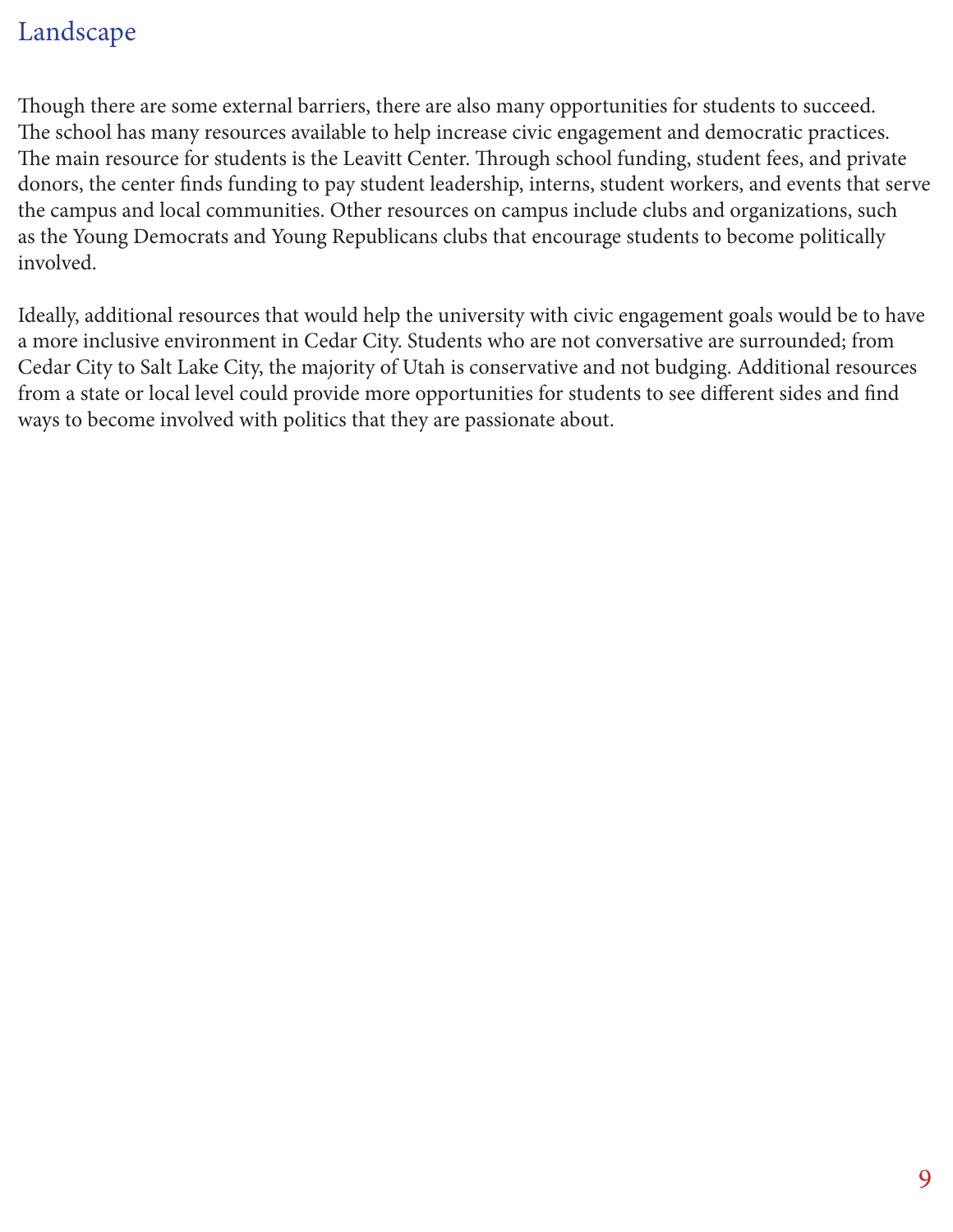#### Goals

The first long-term goal of SUU and the Leavitt Center is to increase voter turnout by 10% in the 2020 election. The center saw a 49.7% student voting rate in 2016, and within four years the number should increase. Each election after that, so every four years, the center would like to see a steady increase in vote turnout until an average can be determined. From there, a new goal will be set at maintaining a high voter turnout.

The next long-term goal is to have a larger emphasis on civic engagement and democratic practices in all academic fields. At SUU, the largest academic area is the College of Science and Engineering. The majority of students are not receiving an education that promotes civic engagement during or after their college years. Through work done by top leadership, each classroom should have an emphasis on civic engagement. The school will know when this goal is achieved by seeing the results from the NSLVE after each major election.

In 2018, a short-term goal of the school is to increase voter education and engagement with local elections. The numbers were much higher for voter turnout in the 2012 and 2016 national elections when compared to the 2014 state and local elections. The Leavitt Center has goals to host at least two state or local candidates each semester, with another goal of having at least one event or discussion topic cover local politics.

Another short-term goal of the Leavitt Center is to increase student involvement with events and other initiatives. The center specifically wants to see attendance diversify and increase at Pizza & Politics discussions. Though diversity can be difficult to measure, the center can keep attendance and see if the number increases. Inferences can be made from attendance numbers, such as a higher number in attendance could relate to the social topic discussed as opposed to the research topic discussed last week. The goal for the spring 2018 semester is to have an average Pizza & Politics attendance of 85. In the fall, the average is around 85, but participation always drops in the spring. The center will strive to keep attendance up and maintain a steady flow of visitors.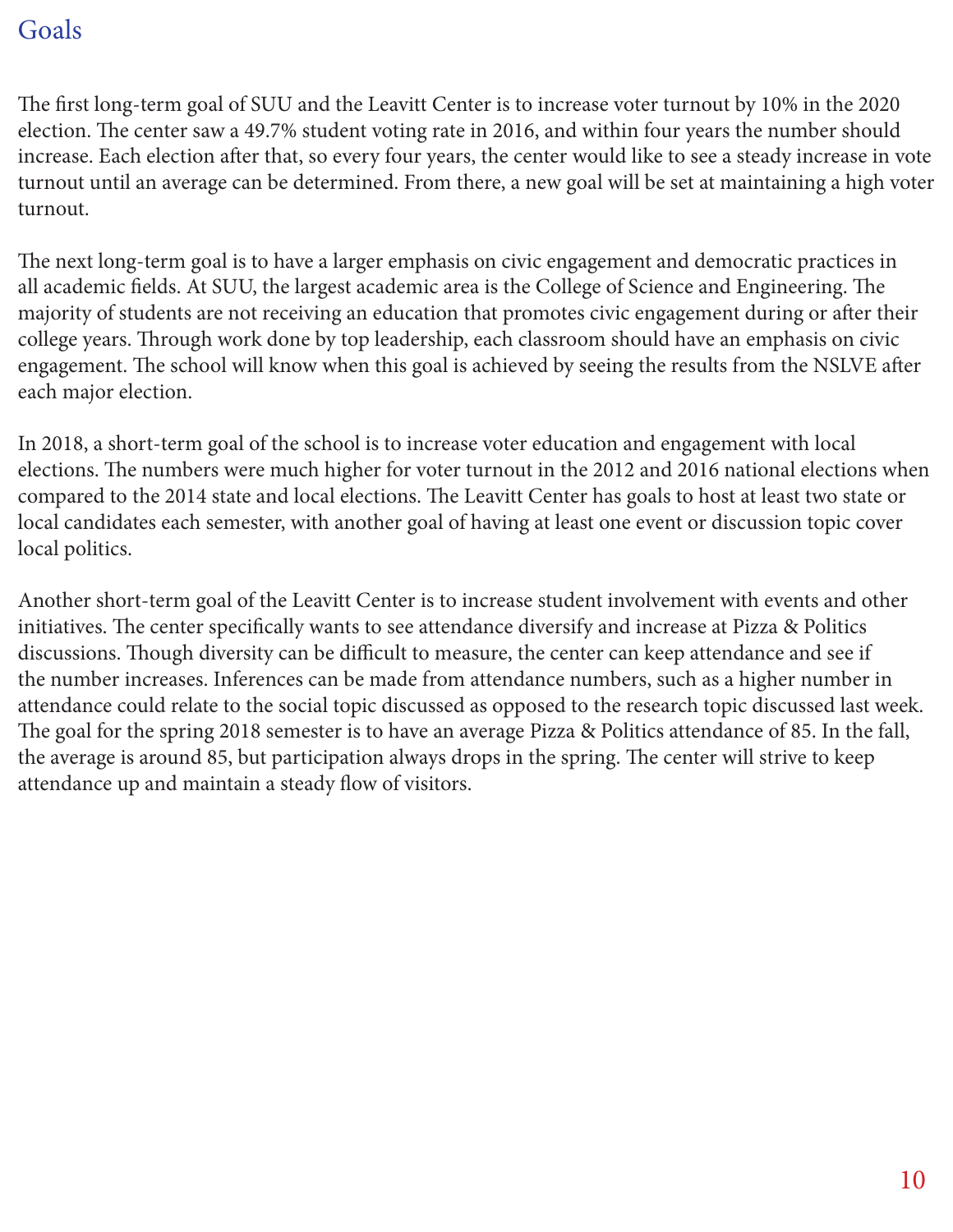#### Strategy

The Leavitt Center has the following events, political DYK, and Pizza & Politics discussion topics planned for the spring 2018 semester.

Events: Game Show Politics, Student Fee Review Committee, trips to the Utah Capitol, Speed Debating, Political Impersonations, Public Lands Panel, Women in Law, White Collar Crime Panel, Which Political Party are You?, Voter Registration, and a discussion with Professor Erica George of the University of Utah.

These events allow for participation from a medley of students. Whether a student is politcally active or just dipping their toe in the water, they will have a chance to participate in events that require an array of political knowledge.

Political DYK: Meet the Leavitt Center, Martin Luther King Jr. Day, Internship Opportunities, Diversity in Law, Black History Month, Presidential Affairs, Presidents, Public Lands, International Working Women's Day, Iron County Legislators, International Politics, White Collar Crime, and Climate Change.

These topics will have researched graphics that are displayed outside of the Leavitt Center. The information presented will allow for students to learn about the topic of the week. Most students that interact with the graphics enter the Leavitt Center to ask questions or discuss politics. The political DYK allows for diverse subjects to be present, in addition to weekly events and discussions.

Pizza & Politics: Net Neutrality, Money in College Sports, DACA, LGBTQ+ Rights, Sex Education in High School, Legalizing Marijuana, Conspiracy Theories, Sexual Assault, Artificial Intelligence, and Climate Change.

Every Wednesday, the Leavitt Center hosts Pizza & Politics. This event has become the most known piece of the center. The topics discussed are hard-hitting, up to date, and relevant to the students. By having topics that a student can discuss, they become involved with politics and soon attend events and discussions that cover topics they may not know about.

Each event and political DYK is planned by a committee of the Leavitt Center. The committee is comprised of one Executive Council member and two Fellows. The Pizza & Politics discussions are moderated by two Executive Council members. Each committee or partnership is in charge of planning and executing the event. The Leadership Team oversees the work completed and ensures quality of each event.

All work completed in the center is done by students for students. Though community memberes are often encouraged to attend events that pertain to them, students are always encouraged to attend as each event covers topics that affect their future. The audience for each event is comprised of a medley of students from different academic disciplines. The majority of those involved are from the humanities, but the center interacts with all areas of campus.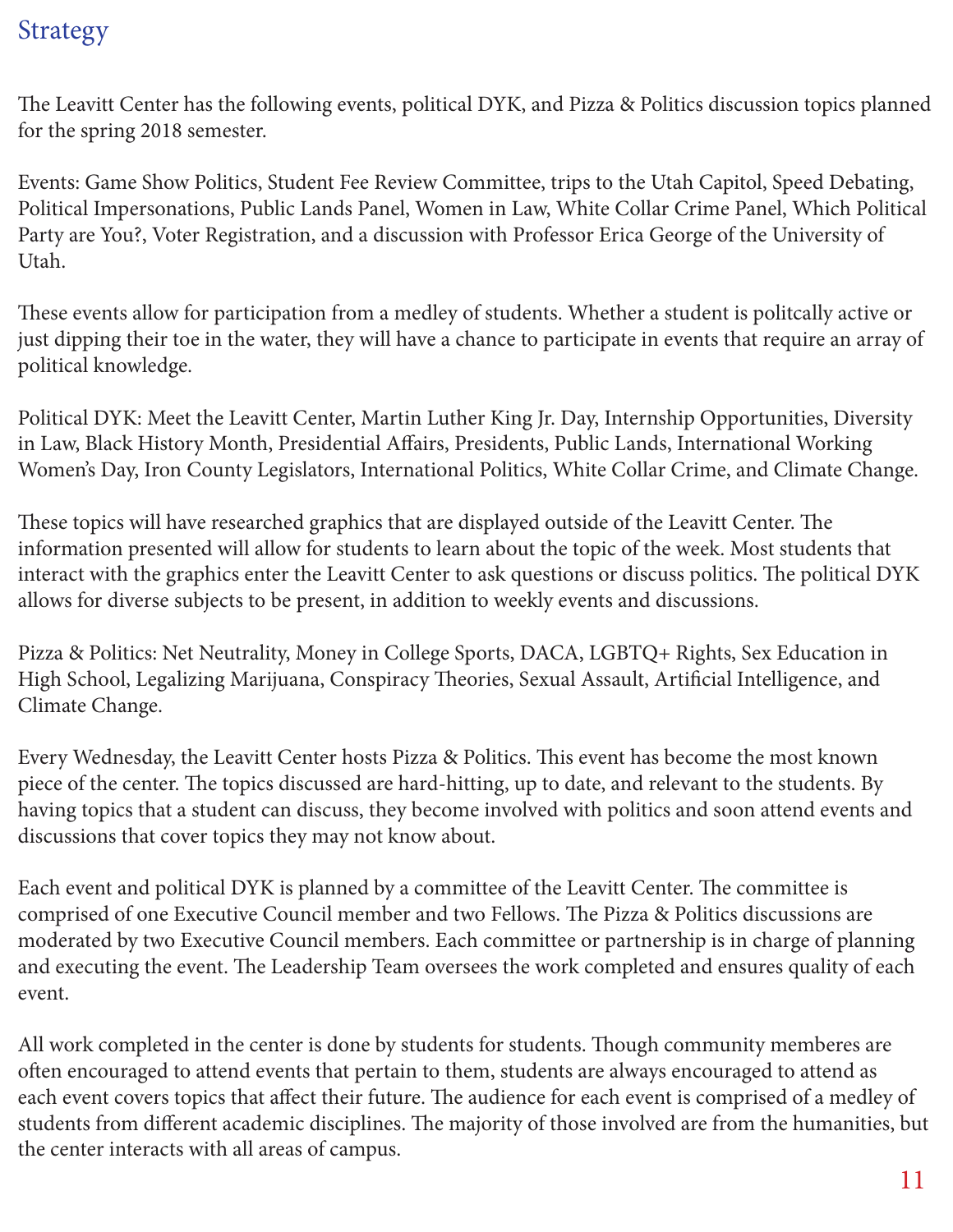### Strategy

The majority of events hosted by the Leavitt Center occur within its walls. The center is located on top real estate in the Student Center, located in the center of campus. Every part of the process takes place in the Leavitt Center. From planning to hosting the event, students are able to have a consistent location for everything put on by the center.

The Leavitt Center hosts one event, one Pizza & Politics discussion, and one political DYK each week. Weeks where there are not five full days of school might still have a political DYK, but not always an event or discussion. The timing of the day depends on the audience marketed. Community members attend events in the evening as most people do not want to take work off to attend an event. Students will stop the Leavitt Center for quick events around lunch time, or attend evening events on Wednesday and Thursdays as not much else happens on campus during that time.

The purpose of the work done by students in the Leavitt Center is to increase understanding of leadership, service, research, and citizenship. Each activity is implemented to engage an array of students around campus. Ideally everyone would attend every event, but having different topics allows for students of all areas to attend events that relate specifically to them. The goal for each activity is to engage students in democratic practices and encourage civic engagement on and off campus.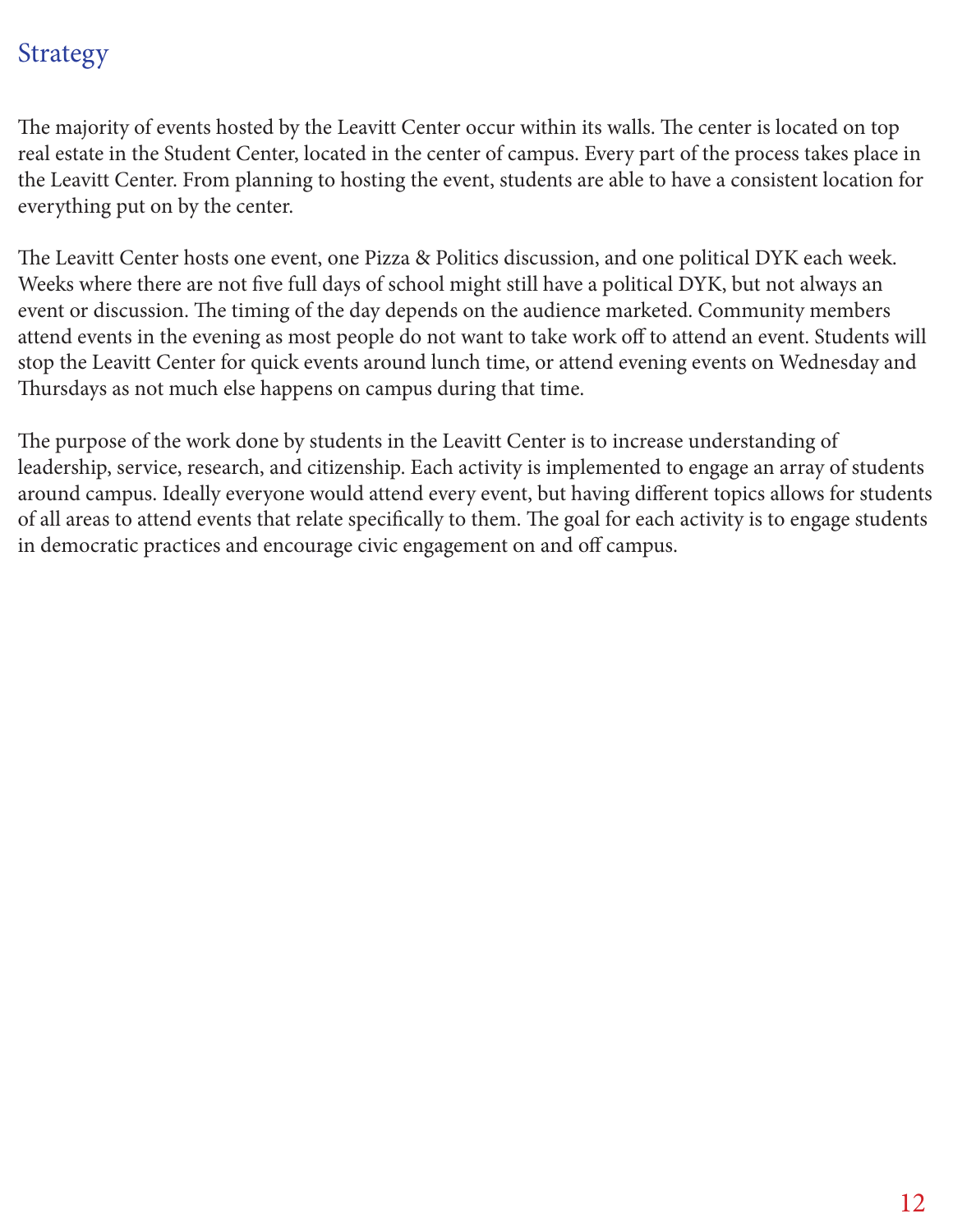# Reporting

Internally, SUU's Marketing Communication office sends weekly bulletins to inform faculty and staff about campus happenings. The Leavitt Center would work with the Marketing Communication office to send reports out that cover the action planning process.

For students on campus, the Leavitt Center will use their own marketing team and the marketing efforts of the student association. Between social media, digital signage, and paper advertisements, the marketing efforts of both organizations should reach a majority of students. The Leavitt Center also has an option to post online information on the student's portal, which is a place each student logs into when they need to access classes and other account information.

External reporting will start with local news organizations. In Cedar City, there are two newspapers that locals read. There are also news outlets in neighboring cities and towns that could release the information. From there, marketing efforts would move to state news agencies.

The plan will be made public by posting it on the Leavitt Center's website. The plan will be in PDF format, giving visitors a chance to read what was planned from the beginning. Updates and reports can also be added to the website, allowing visitors to see the progress made.

The NSLVE data will also be made public. In the past, the Leavitt Center has been unsure on how to make the information available to all. But now, through work with different student leaders, the NSLVE data will be made available on the Leavitt Center website.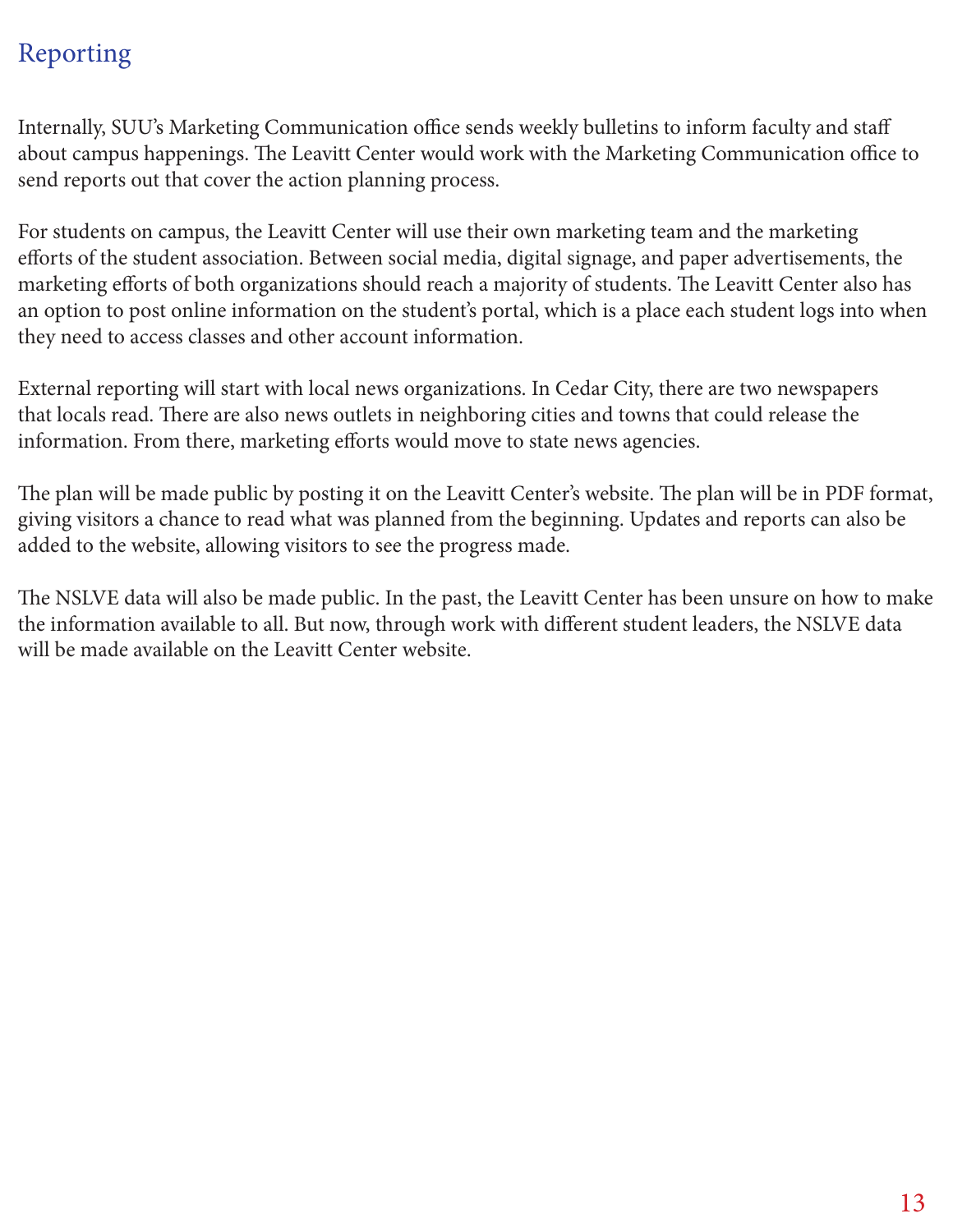#### Evaluation

The purpose of evaluation of the action plan is to ensure that the work of the Leavitt Center is following the guidelines and interacting with as many students as possible. SUU and the center specifically want to know if students are voting more in elections. Ideally students will vote the same in local and national elections, but it is not anticipated that that will happen. The school wants to see an increase in voter engagement and a chance for students to have their voices heard.

Evaluation of the plan will be carried out by members of the Leavitt Center, including the Director. The Director will be in the constant in the center, especially since students have a quick turnover rate in higher education. The Director will work with student leadership to evaluate efforts implemented, look at data provided by NSLVE, and how to move forward to continually increase voter engagement.

The evaluation will be completed over the summer of each year. Ideally the plan starts in the fall and ends in the spring, giving center leadership a chance to work on the plan while students are off campus. The summer months can be used for planning and adjusting the action plan, while the fall and spring can be used for students to implement events, discussion topics, and more.

The information that must be collected are the voter turnout numbers from NSLVE. These numbers will be the sole indicator if the efforts by the Leavitt Center and campus community have increased voter engagement. Other goals, such as increasing attendance and having more diversity in political discussions, can be measured by numbers obtained by the Leavitt Center. The main numbers that internal and external audiences will want most will come from the NSLVE.

Information will be analyzed by any breakdown given by the NSLVE. It will be important to see how other areas besides the humanities encourage civic engagement amongst its students. For analyzing goals like having more diversity, it will be best to monitor comments and engagement to see if all sides are represented. In other words, if a Pizza & Politics discussion only has conservative comments, the Leavitt Center would need to go out and find those that have different viewpoints to add to the conversation.

Results of the evaluation will be shared through the Leavitt Center internally, on social media, and on the website. These outlets will allow for a majority of people to see the progress made by the Leavitt Center and campus through the action plan.